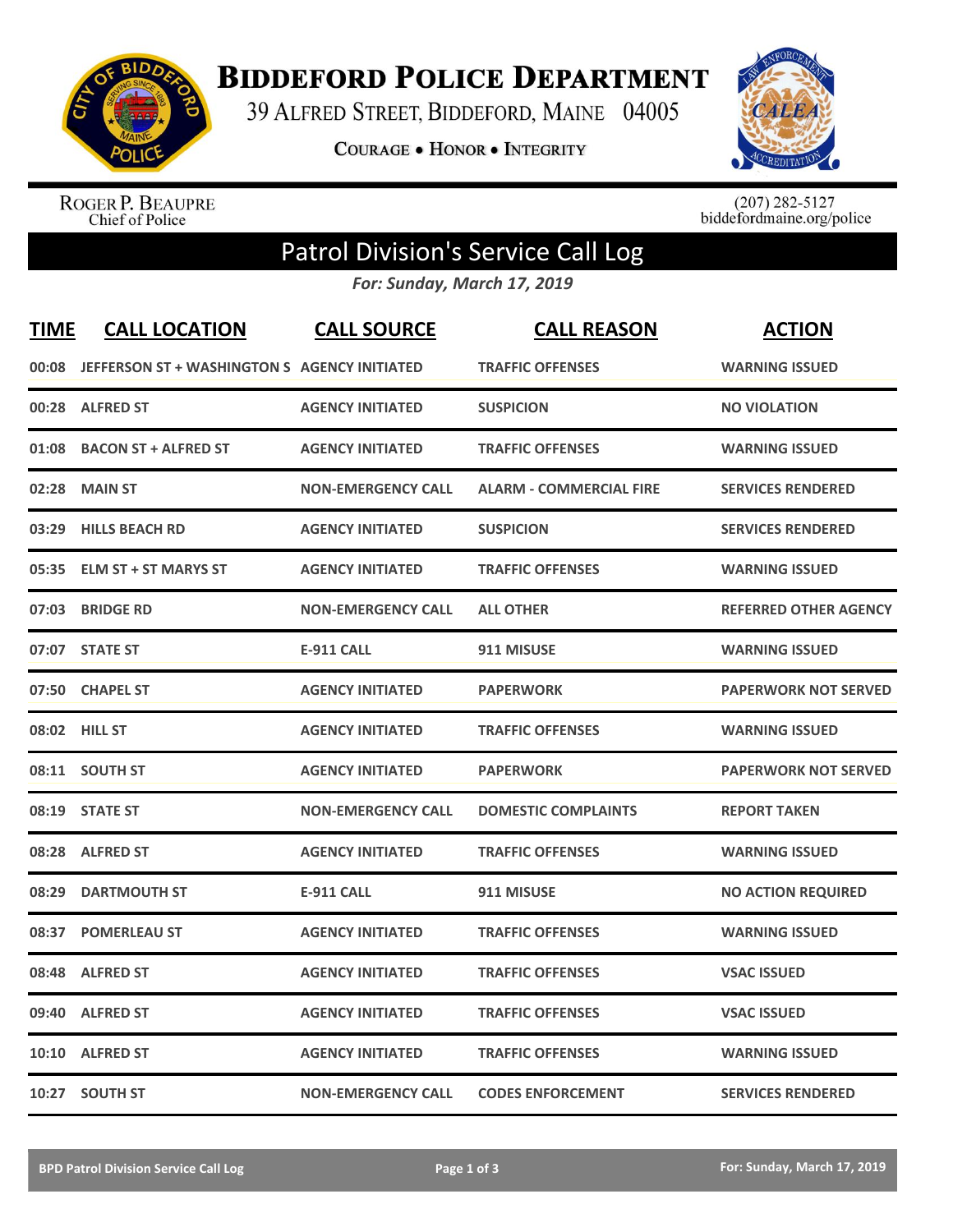| <b>TIME</b> | <b>CALL LOCATION</b>          | <b>CALL SOURCE</b>        | <b>CALL REASON</b>         | <b>ACTION</b>                |
|-------------|-------------------------------|---------------------------|----------------------------|------------------------------|
|             | 10:31 MAY ST                  | <b>AGENCY INITIATED</b>   | <b>TRAFFIC OFFENSES</b>    | <b>WARNING ISSUED</b>        |
|             | 10:33 MAINE TPKE + ALFRED ST  | <b>NON-EMERGENCY CALL</b> | <b>DISABLED VEHICLE</b>    | <b>SERVICES RENDERED</b>     |
|             | 10:57 ELM ST                  | <b>AGENCY INITIATED</b>   | <b>TRAFFIC OFFENSES</b>    | <b>WARNING ISSUED</b>        |
|             | 11:07 STATE ST                | <b>E-911 CALL</b>         | <b>DOMESTIC COMPLAINTS</b> | <b>REPORT TAKEN</b>          |
|             | 11:57 BARRA RD                | <b>WALK-IN AT STATION</b> | <b>ANIMAL COMPLAINT</b>    | <b>REPORT TAKEN</b>          |
|             | 12:53 FOREST ST + ELM ST      | <b>AGENCY INITIATED</b>   | <b>STREET SIGN</b>         | <b>SERVICES RENDERED</b>     |
|             | 12:56 OLD HOLLIS RD           | <b>E-911 CALL</b>         | 911 MISUSE                 | <b>NEGATIVE CONTACT</b>      |
|             | <b>13:42 MAIN ST</b>          | <b>AGENCY INITIATED</b>   | <b>TRAFFIC OFFENSES</b>    | <b>VSAC ISSUED</b>           |
|             | 13:45 WENTWORTH ST            | <b>WALK-IN AT STATION</b> | <b>ESCORTS / RELAYS</b>    | <b>SERVICES RENDERED</b>     |
|             | 14:13 RATHIER ST + LEMIEUX ST | <b>AGENCY INITIATED</b>   | <b>TRAFFIC OFFENSES</b>    | <b>WARNING ISSUED</b>        |
|             | 14:22 ELM ST                  | <b>AGENCY INITIATED</b>   | <b>TRAFFIC OFFENSES</b>    | <b>WARNING ISSUED</b>        |
|             | 14:24 CLEAVES ST              | <b>NON-EMERGENCY CALL</b> | <b>ANIMAL COMPLAINT</b>    | <b>REFERRED OTHER AGENCY</b> |
| 14:50       | <b>HARVARD ST</b>             | <b>WALK-IN AT STATION</b> | <b>CIVIL COMPLAINT</b>     | <b>REFERRED OTHER AGENCY</b> |
| 14:59       | <b>LIND AVE</b>               | <b>E-911 CALL</b>         | <b>ANIMAL COMPLAINT</b>    | <b>SERVICES RENDERED</b>     |
|             | 15:10 UNION ST                | <b>NON-EMERGENCY CALL</b> | <b>HARASSMENT</b>          | <b>SERVICES RENDERED</b>     |
|             | 15:18 ALFRED ST               | <b>WALK-IN AT STATION</b> | <b>PAPERWORK</b>           | <b>NO ACTION REQUIRED</b>    |
|             | 15:21 BOULDER WAY             | <b>WALK-IN AT STATION</b> | <b>HARASSMENT</b>          | <b>SERVICES RENDERED</b>     |
|             | 15:36 HILL ST                 | <b>E-911 CALL</b>         | <b>DISTURBANCE / NOISE</b> | <b>WARNING ISSUED</b>        |
|             | 15:37 CLIFFORD ST             | <b>NON-EMERGENCY CALL</b> | <b>WATER ODOR</b>          | <b>SERVICES RENDERED</b>     |
|             | 16:09 BACON ST + ALFRED ST    | <b>AGENCY INITIATED</b>   | <b>PARKING COMPLAINT</b>   | <b>PARKING TICKET ISSUED</b> |
|             | 16:12 LINCOLN ST              | E-911 CALL                | 911 MISUSE                 | <b>NO ACTION REQUIRED</b>    |
|             | <b>16:14 MAIN ST</b>          | <b>AGENCY INITIATED</b>   | <b>ALL OTHER</b>           | <b>SERVICES RENDERED</b>     |
|             | 16:17 HEDLEY REYNOLDS WAY     | <b>AGENCY INITIATED</b>   | <b>TRAFFIC OFFENSES</b>    | <b>WARNING ISSUED</b>        |
|             | 16:34 POOL ST + BLANDINGS WAY | <b>AGENCY INITIATED</b>   | <b>TRAFFIC OFFENSES</b>    | <b>WARNING ISSUED</b>        |
|             | 17:00 ALFRED ST               | <b>E-911 CALL</b>         | <b>LOCKED IN</b>           | <b>NO ACTION REQUIRED</b>    |
|             | 17:02 GRAHAM ST + DENTAL AVE  | <b>AGENCY INITIATED</b>   | <b>TRAFFIC OFFENSES</b>    | <b>WARNING ISSUED</b>        |